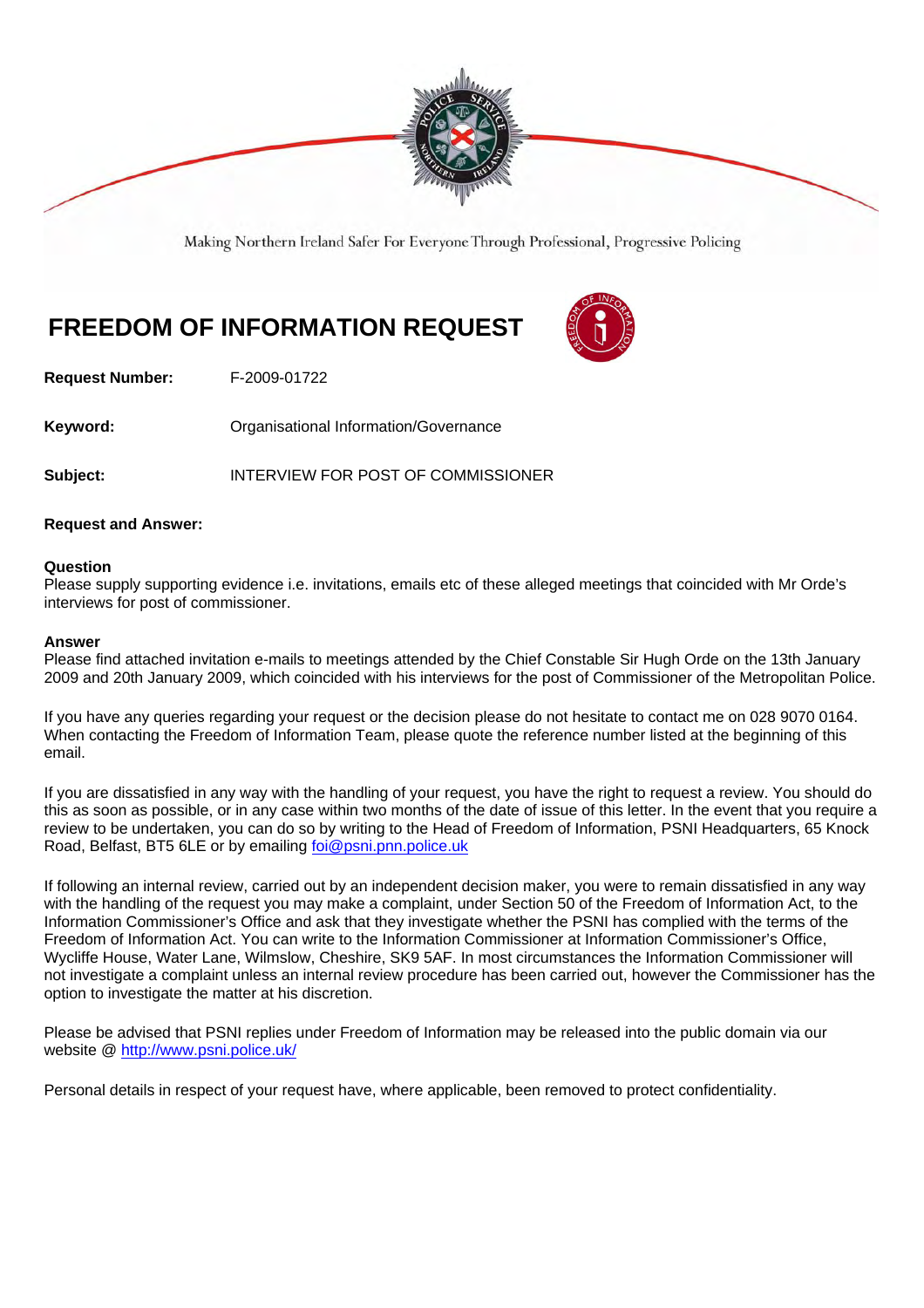|                                                           |                                                                                                                        | <b>Not relevant to Request</b> |  |
|-----------------------------------------------------------|------------------------------------------------------------------------------------------------------------------------|--------------------------------|--|
|                                                           |                                                                                                                        |                                |  |
| From:<br><b>Sent:</b> 10 November 2008 15:48              | @psni.pnn.police.uk [mailto:                                                                                           | @psni.pnn.police.uk]           |  |
| To: ACPO                                                  | Subject: 1. UNCLASSIFIED-All Networks: RE: Breakfast Meeting with PM                                                   | <b>Not relevant to Request</b> |  |
| Sir Hugh Orde will attend                                 |                                                                                                                        |                                |  |
| Senior Personal Secretary<br>to Chief Constable           | <b>Not relevant to Request</b>                                                                                         |                                |  |
|                                                           |                                                                                                                        |                                |  |
| Help us save paper - do you need to print this email?     |                                                                                                                        |                                |  |
| From: ACPO<br><b>Sent: 10 November 2008 15:31</b>         | @acpo.pnn.police.uk]                                                                                                   |                                |  |
| To: <br>مممجينك<br>Subject: RE: Breakfast Meeting with PM |                                                                                                                        | <b>Not relevant to Request</b> |  |
| Ladies,                                                   |                                                                                                                        |                                |  |
| January.                                                  | I have just received confirmation from the PM's office that the breakfast meeting will be at 8-9am on 13 <sup>th</sup> |                                |  |
|                                                           | Please can you confirm who will be attending to me so I can ensure security is informed.                               |                                |  |
| Thanks                                                    |                                                                                                                        |                                |  |
|                                                           |                                                                                                                        |                                |  |

**Not relevant to Request**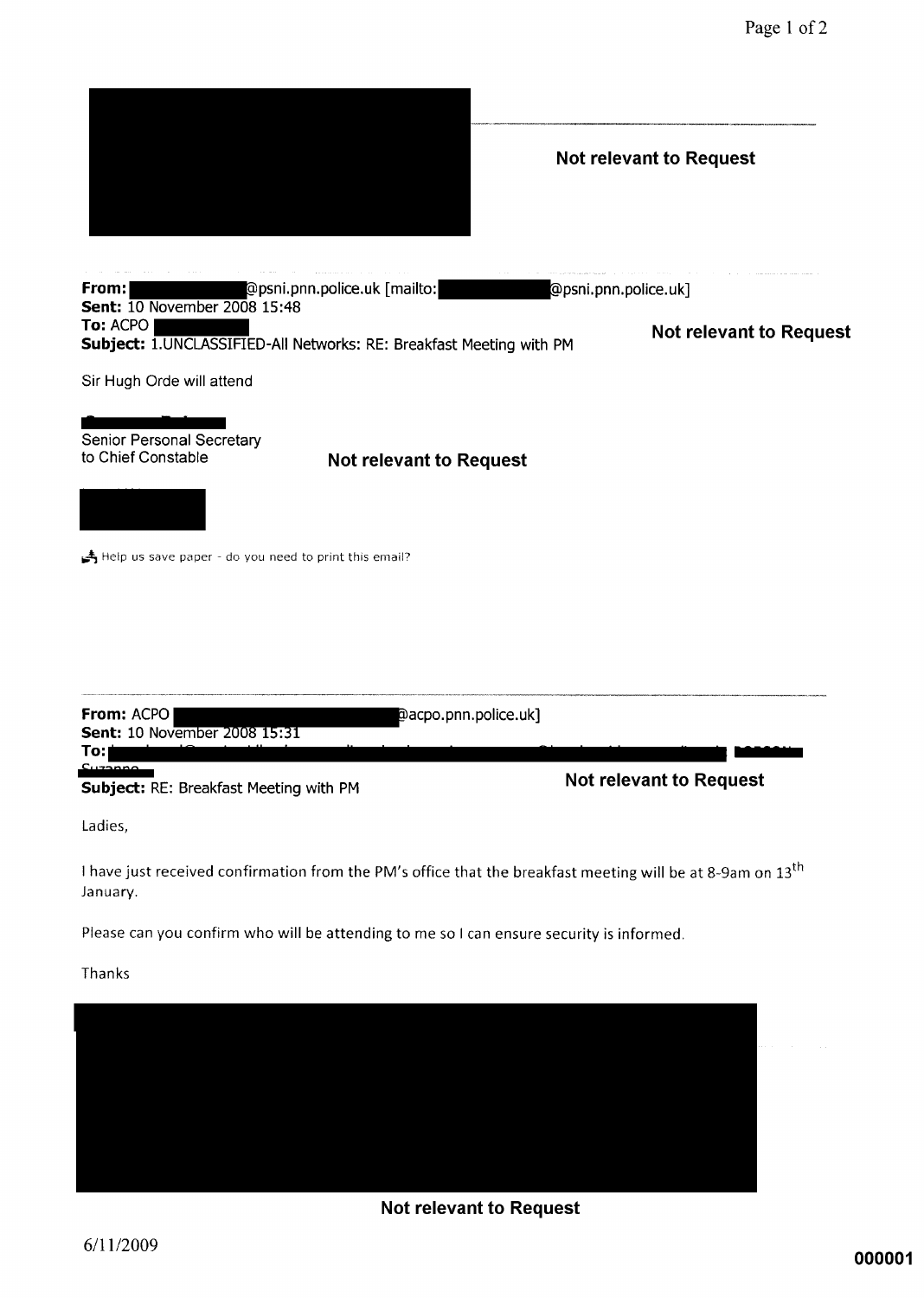Page(s) 000002, 000003, 000004

is(are) not relevant